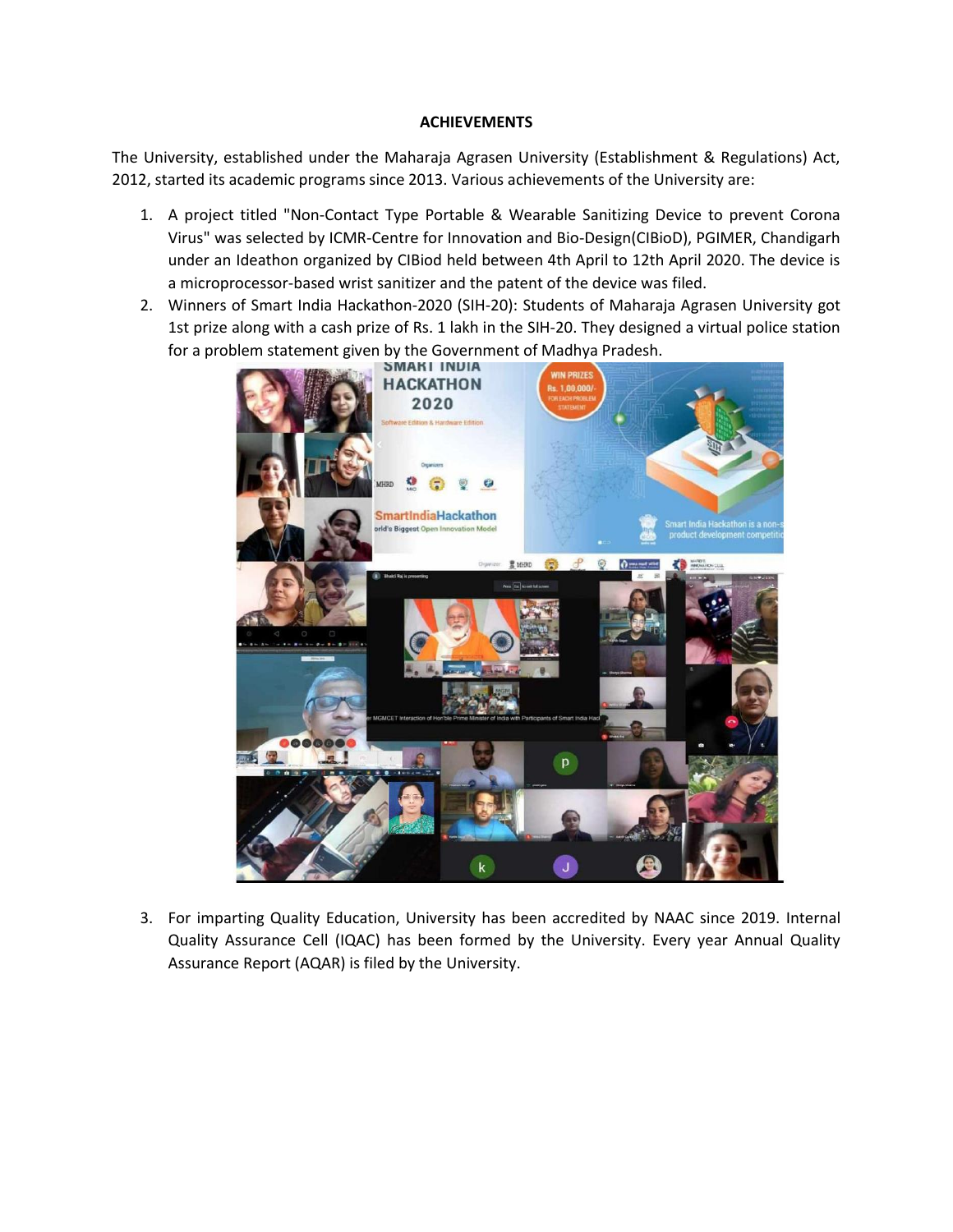

4. Winners of Smart India Hackathon-2019 (SIH-19): Maharaja Agrsen University Students Anisha Gupta, PreetiDhiman, Agnes, PrashantVerma, Shreya Sharmawon got First Prize of Rs. 50,000 in Smart India Hackathon- 2019 held at PSIT, Kanpur.



5. University adopted five villages under Unnat Bharat Abhiyan in 2019 to address the development challenges through appropriate technologies. Villages are KaluJhanda, Kalranwali, Katiwala, Kambanwala, and Sheran. In phase 1 University surveyed the above-mentioned villages. The survey included identifying population, income, problems faced by villagers, etc. University is now providing solutions to these problems in phase 2.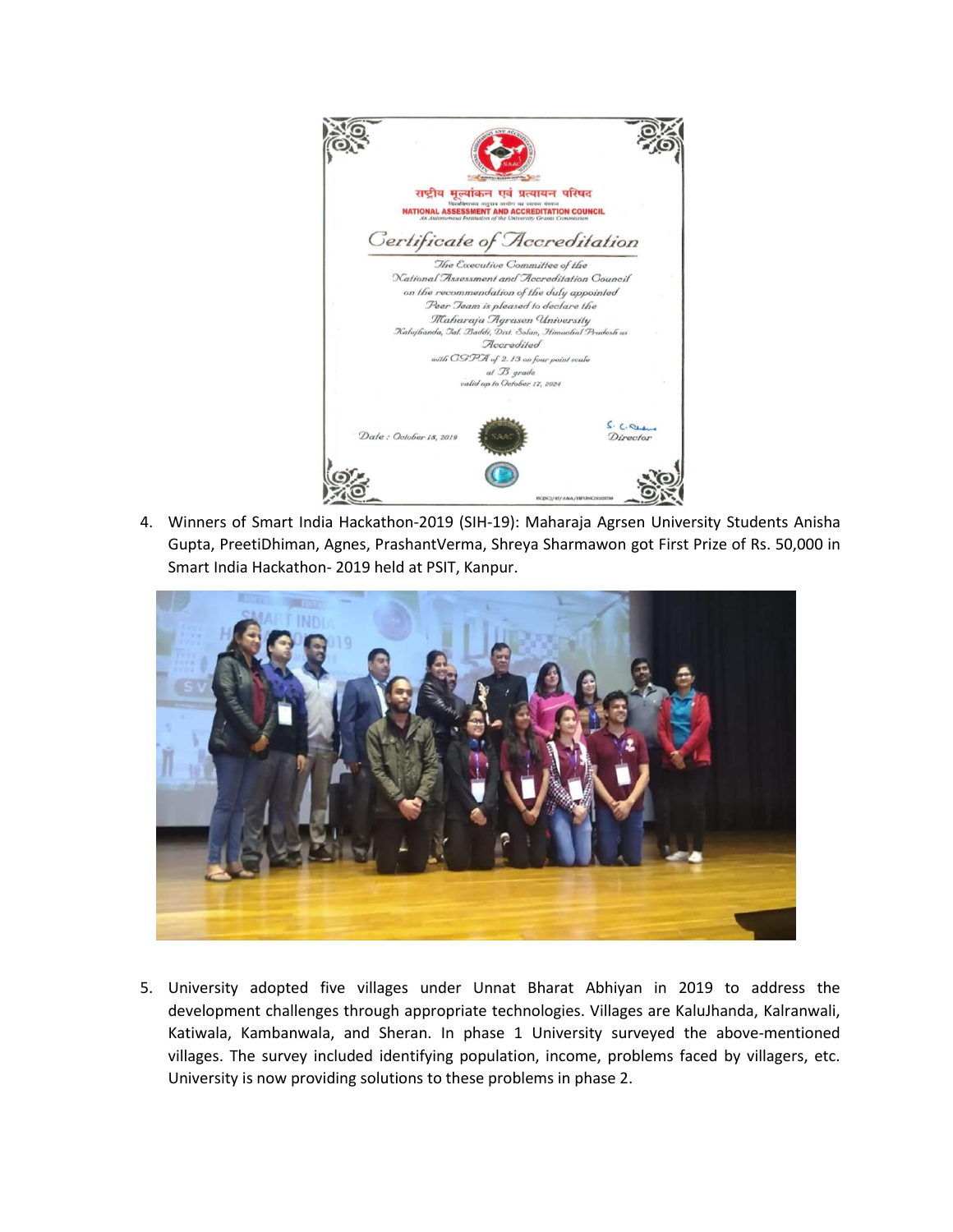6. University has established Institution Innovation Cell since 2018. The cell organizes activities in the areas of Research, Innovation, Entrepreneurship, Skill Development, IPR, and Startups.

| Ministry of Education<br>Gesternhouse of inchia-<br><b>Infants</b> de | 绿斑茄 化<br><b>BUNOVATION</b><br>NNKWATION<br>COLINER:<br><b>DISTANTIVE OF</b>                                                                                                                     | <b><i>BISTITUTION'S</i></b>                       |
|-----------------------------------------------------------------------|-------------------------------------------------------------------------------------------------------------------------------------------------------------------------------------------------|---------------------------------------------------|
|                                                                       | ****                                                                                                                                                                                            |                                                   |
|                                                                       | <b>CERTIFICATE</b>                                                                                                                                                                              |                                                   |
|                                                                       | Institution Innovation Council (IIC) established at                                                                                                                                             |                                                   |
|                                                                       | MAHARAJA AGRASEN INSTITUTE OF TECHNOLOGY, VILLKALI JHANDA                                                                                                                                       |                                                   |
|                                                                       | had undertaken various activities prescribed by Innovation Cell, Ministry of<br>Education, Gost. of India to promote Innovation and Start-up in campus<br>during the IIC calendar year 2019-20. |                                                   |
|                                                                       | del har all                                                                                                                                                                                     |                                                   |
| Prof. And D.Nackastarschuche<br>Chairman, ARCTR                       | Sh. Ardt Khaev<br>Secretary, Department of Higher Silenstian, 1008.                                                                                                                             | Dr. Abbare Jare<br>Città, Mittil, Inneration Cell |
| Continues No: 548                                                     |                                                                                                                                                                                                 | Issued Oc.: 2020-06-22                            |

- 7. University has been selected as a "Project Institute" for "PM YUVA YOJANA" in 2018 to run courses by the Ministry of Skill Development and Entrepreneurship (MSDE), Govt. of India. Our University is the only one in H.P. which is selected to run these courses and train students to be an entrepreneur. In this course, more than 150 students have enrolled to enhance their skills through videos lectures, lesson plans, quizzes, etc.
- 8. Winners of TECHGIG CODE Gladiators Event: Students Jatin Jain; Priyanshu Kumar; Akshay Kumar Yadav) of MAIT(CSE) were Runner Up of IOT Theme Competition and have won a cash prize of Rs. 1 Lakh for TECHGIG CODE Gladiators event held at Bangalore between 7-9 June 2017.

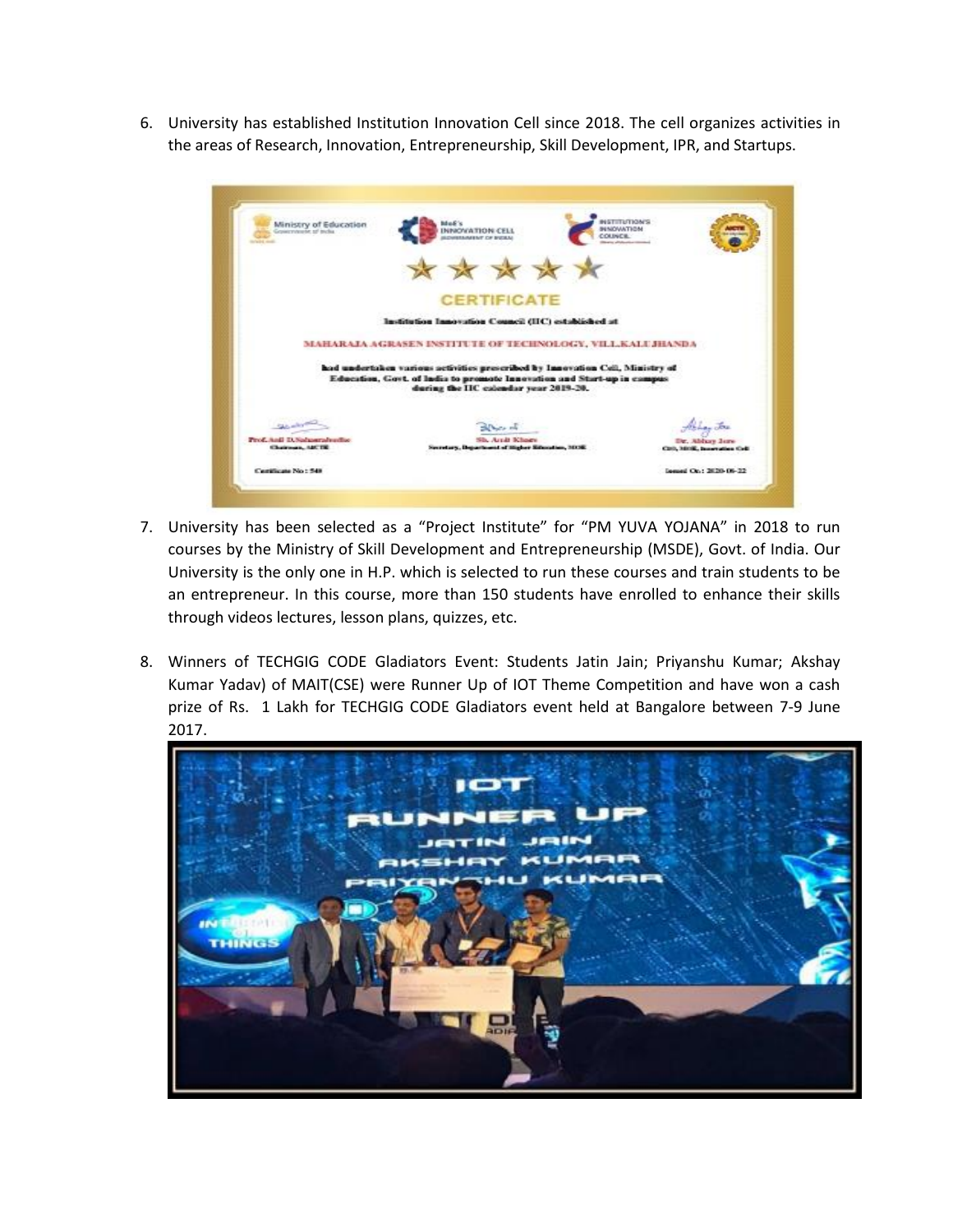9. University has MoU with the following organizations

| Organization with which MoU is signed                                                                   | <b>Year of signing</b><br><b>MoU</b> |
|---------------------------------------------------------------------------------------------------------|--------------------------------------|
| MoU with ICAR-National Research Centre on Equines, Hisar                                                | 2020                                 |
| MoU with Himalayan Forest Research Institute (HFRI), Shimla                                             | 2020                                 |
| <b>Red Hat Linux</b>                                                                                    | 2018                                 |
| IATC Siemens, TSP North, Panchkula (Haryana)                                                            | 2018                                 |
| Bennett University for Deep Learning and AI Skills, Noida(U.P.)                                         | 2018                                 |
| H.P. National Law University, Shimla(H.P.)                                                              | 2018                                 |
| Central Depository Services Ltd. (CDSL), Mumbai (Maharashtra)                                           | 2018                                 |
| Indian Council of Agricultural Research, New Delhi(National Bureau of<br><b>Fish Genetic Resources)</b> | 2017                                 |
| Indian Council of Agricultural Research, New Delhi (Indian Institute of<br>Sugarcane Research)          | 2017                                 |
| XEAM Ventures Private Limited, Mohali (Punjab)                                                          | 2017                                 |
| Groupe Inseec, France                                                                                   | 2017                                 |
| Ghana Technology University College (GTUC) Ghana                                                        | 2014                                 |

- 10. Sports Achievements (2014-2019)
	- 2nd position in Volleyball Boys LPU Jalandhar (Youth Vibe Sports Fest 2014). Prize -9000, Trophy, Certificate and Medal.Date:11-15 November 2014
	- 2nd position in Volleyball Boys LPU Jalandhar (Youth Vibe Sports Fest 2015). Prize -8000, Trophy, Certificate and Medal.Date:27-31 October 2015
	- 2nd position in Volleyball Boys LPU Jalandhar (Youth Vibe Sports Fest 2016). Prize -7000, Trophy, Certificate and Medal.Date:18-21 September 2016
	- $\triangleright$  1st position in Volleyball Boys Chitkara University, Baddi, Solan (7th Inter University Sports Fest) (Athlos, 2016). Prize -15000, Trophy, Certificate and Medal.Date:4-5 March 2016
	- 1st position in Cricket Boys AIIMS Bhopal, MP (Sports Fest) (Retina, 2016). Prize -8000, Trophy, Certificate and Medal.Date:28 September – 1st October 2016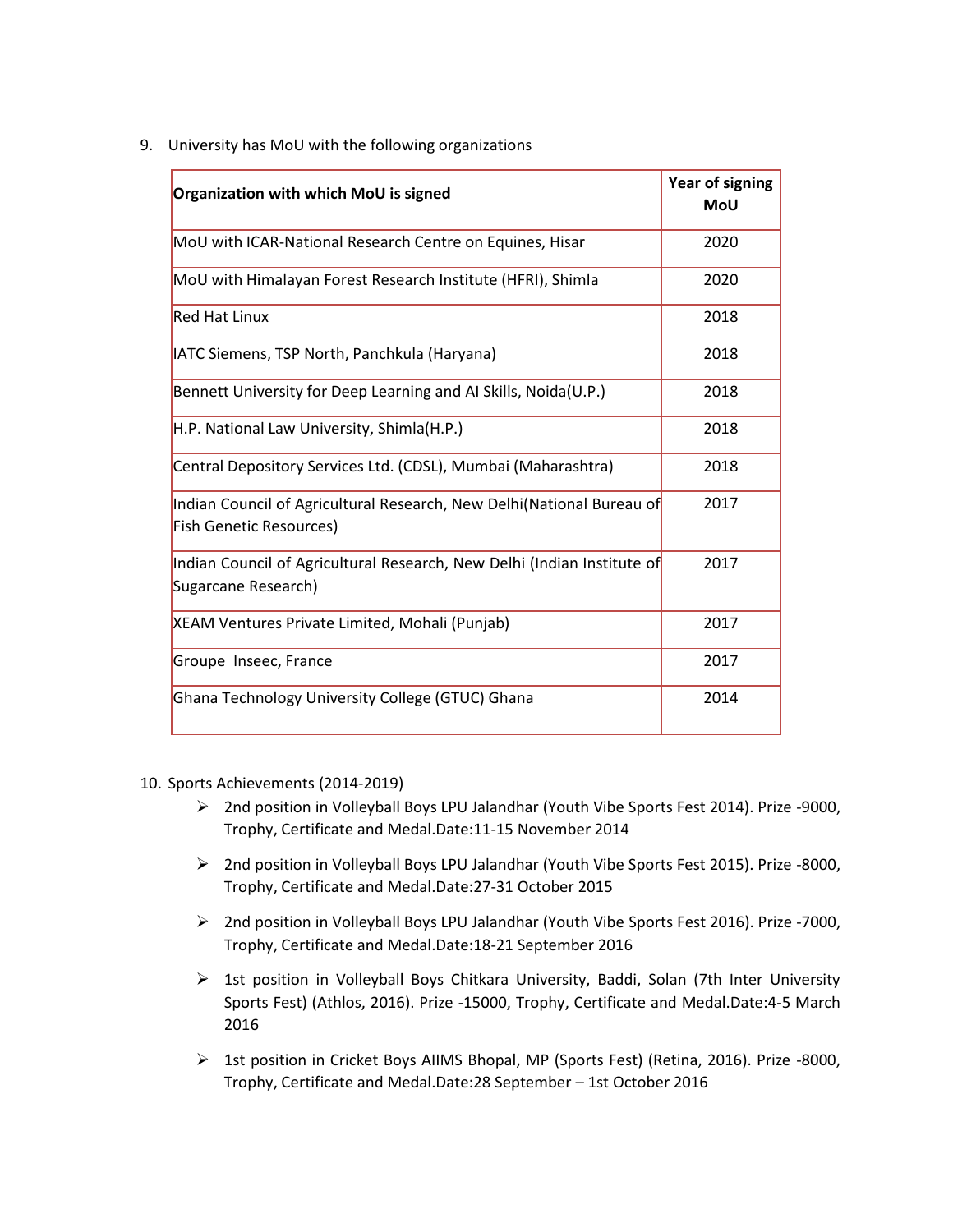- $\triangleright$  1st position in Volleyball Boys Baddi University, Baddi, Solan (1st Inter University Sports Fest) (Lakshya, 2016). Prize -10000, Trophy, Certificate and Medal.Date:10-12 April 2016
- $\triangleright$  1st position in Volleyball Boys MM University, Ambala (Sports Fest) (Universumm, 2016). Prize -30000, Trophy, Certificate and Medal.Date:09-11 September 2016
- $\triangleright$  1st position in Volleyball Boys JP University Solan (Sports Fest) (Parakaram, 2016). Prize -10000, Trophy, Certificate and Medal.Date:12-14 November 2016
- $\triangleright$  2nd position in Volleyball Girls JP University Solan (Sports Fest) (Parakaram, 2016). Trophy, Certificate and Medal.Date: 12-14 November 2016
- $\triangleright$  1st position in Volleyball Boys IIM Indore, MP (Sports Fest) (Ranbhoomi, 2017). Prize -6000, Trophy, Certificate and Medal.Date:3-5th March 2017
- ▶ 2nd position in Volleyball Girls Baddi University, Baddi, Solan (2nd Inter University Sports Fest) (Lakshya, 2016). Prize -3000, Trophy, Certificate and Medal. Date: 25-27 March 2017
- 2nd position in Volleyball Boys Baddi University, Baddi, Solan (2nd Inter University Sports Fest) (Lakshya, 2016). Prize -5000, Trophy, Certificate and Medal. Date: 25-27 March 2017
- $\triangleright$  1st position in Volleyball Boys Chitkara University, Baddi, Solan (8th Inter University Sports Fest) (Athlos, 2017). Prize -15000, Trophy, Certificate and Medal.Date:14-15 April 2017
- $\triangleright$  1st position in Volleyball Girls Chitkara University, Baddi, Solan (8th Inter University Sports Fest) (Athlos, 2017). Prize -6000, Trophy, Certificate and Medal.Date:14-15 April 2017.
- $\triangleright$  2nd position in Cricket Boys MM University, Ambala (Sports Fest) (Universumm, 2017). Prize -12500, Certificate and Medal.Date:10-12 September 2017.
- $\triangleright$  1st position in Volleyball Boys IIT Mandi (Sports Fest) (Rann-neeti, 2017). Trophy, Certificate and Medal.Date:30September- 2nd October 2017.
- $\triangleright$  1st position in Shotput Boys IIT Mandi (Sports Fest) (Rann-neeti, 2017), Certificate and Gold Medal.Date:30 September- 2nd October 2017.
- $\triangleright$  3rd position in Long Jump Boys IIT Mandi (Sports Fest) (Rann-neeti, 2017), Certificate and Silver Medal.Date:30 September- 2nd October 2017.
- $\triangleright$  1st position in Volleyball Boys IMS Engneering College Ghaziabad UP. (All India Sports Fest) (Chakravyuh'17). Prize -11000, Trophy, Certificate and Medal.Date:13-15 October 2017.
- $\triangleright$  1st position in Volleyball Boys Jaypee University Solan. (Annual Sports Meet PARAKRAM'17). Prize -10000, Trophy, Certificate and Medal.Date:4 -5 November 2017.